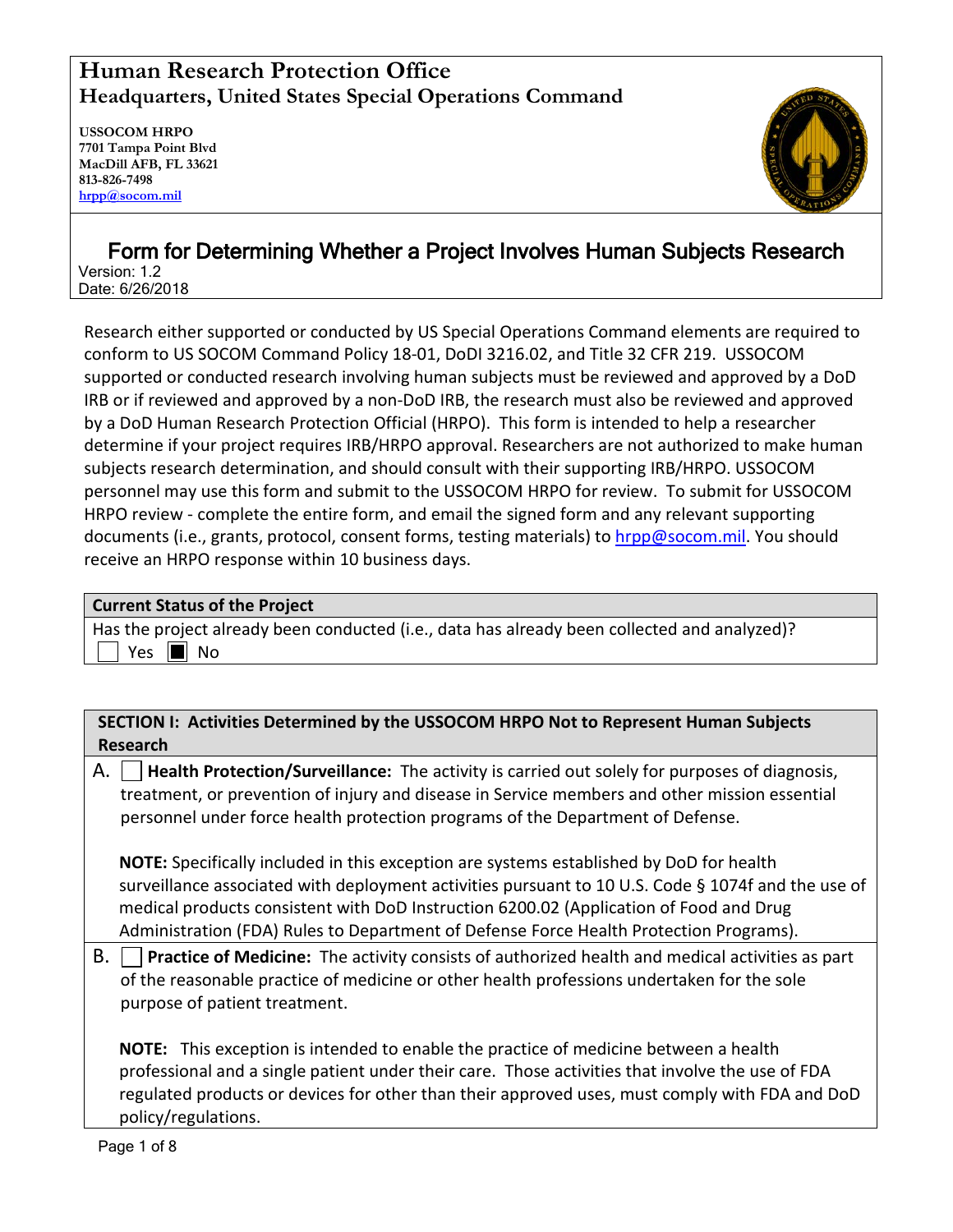| C. | <b>Operational Test &amp; Evaluation/Technical Experimentation:</b> The activity is performed solely for<br>an OT&E project where the activities and project meet the definition of OT&E defined in 10 U.S.<br>Code § 139. The term "operational test and evaluation" is defined as: (i) the field test, under<br>realistic combat conditions, of any item of (or key component of) weapons, equipment, or<br>munitions for the purpose of determining the effectiveness and suitability of the weapons,<br>equipment, or munitions for use in combat by typical military users; and (ii) the evaluation of the<br>results of such test. |
|----|------------------------------------------------------------------------------------------------------------------------------------------------------------------------------------------------------------------------------------------------------------------------------------------------------------------------------------------------------------------------------------------------------------------------------------------------------------------------------------------------------------------------------------------------------------------------------------------------------------------------------------------|
|    | NOTE: This exception includes Human Participant(s) in Testing and Evaluation/Experimentation<br>activities. This is defined as a living individual used to affect a test activity through intervention or<br>interaction with the individual, but whom is not the subject of the activity. Focus data collected is<br>not about the individual, but rather is about the object or design being tested. If the human<br>participant is the subject of the activity or if focus data is collected about the individual the activity<br>will require IRB/HRPO review and approval.                                                          |
| D. | Occupational Health and Safety: The activity is performed solely for assessing compliance of<br>individuals and organizations with requirements applicable to military, civilian, or contractor<br>personnel or to organizational units, including such activities as occupational drug testing,<br>occupational health and safety reviews, network monitoring, and monitoring for compliance with<br>requirements for protection of classified information.                                                                                                                                                                             |
| Ε. | Program Evaluation / Review: Activities, including program evaluation, customer satisfaction<br>surveys, user surveys, outcome reviews, and other methods, designed solely to assess the<br>performance of DoD programs where the results of the evaluation are only for the use of<br>Government officials responsible for the operation or oversight of the program being evaluated<br>and are not intended to be generalized beyond such program.                                                                                                                                                                                     |
|    | NOTE: This exception allows DoD Programs to conduct programmatic performance reviews. Key<br>aspects of this exception include any survey's being used should be anonymous, and results of<br>such activity are to be used internally to DoD for program improvement. If the intent is to publish<br>or share results outside of DoD the activity would likely be considered human subjects research<br>and require IRB/HRPO review.                                                                                                                                                                                                     |
| F. | Intelligence/Information Operations: Survey, interview, or surveillance activities and related<br>analyses performed solely for authorized foreign intelligence collection purposes, as authorized by<br>DoDD 5240.01 (DoD Intelligence Activities). Survey, interview, or surveillance activities and related<br>analyses performed solely for authorized information operations purposes, as authorized by DoDD<br>3600.01 (Information Operations).                                                                                                                                                                                   |
|    | NOTE: This exception allows for authorized foreign intelligence and information operations<br>activities.                                                                                                                                                                                                                                                                                                                                                                                                                                                                                                                                |
| G. | Case Study/Report: The project consists of a case report or series which describes an<br>interesting treatment, presentation or outcome. A critical component is that nothing was done to<br>the patient(s) with prior "research" intent.                                                                                                                                                                                                                                                                                                                                                                                                |
|    | NOTE: For case reports, HIPAA requires that the disclosure of an individual's protected health                                                                                                                                                                                                                                                                                                                                                                                                                                                                                                                                           |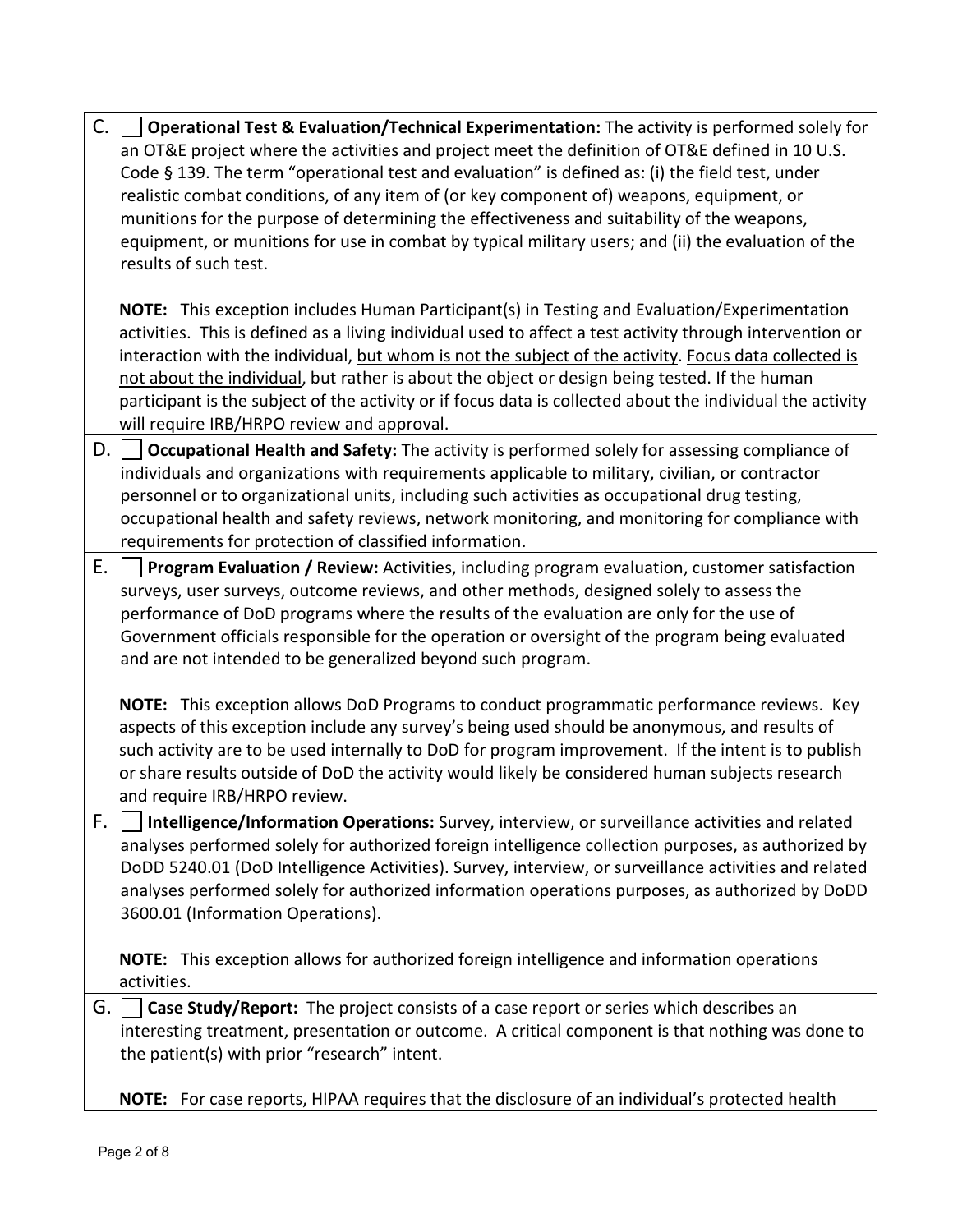|    | information must be authorized by that individual. If a case report contains any of the 18<br>protected health information identifiers as defined by the HIPAA regulations, a signed<br>authorization (using the authorization form from the entity that holds the record) to disclose this<br>information must be obtained from the individual(s) whose information is being disclosed.                                                                         |
|----|------------------------------------------------------------------------------------------------------------------------------------------------------------------------------------------------------------------------------------------------------------------------------------------------------------------------------------------------------------------------------------------------------------------------------------------------------------------|
| Н. | Course-Related Activities: The project is limited to course-related activities designed<br>specifically for educational or teaching purposes where data are collected from and about<br>students as part of a routine class exercise or assignment and is not intended for use outside of<br>the classroom.                                                                                                                                                      |
|    | NOTE: IRB/HRPO approval is required if a student is involved in an activity designed to teach<br>research methodologies and the instructor or student wishes to conduct further investigation and<br>analyses in order to contribute to scholarly knowledge.                                                                                                                                                                                                     |
| Τ. | Decedents: The project involves research that is limited to death records, autopsy materials,<br>or cadaver specimens. If the project involves the use and/or collection of Protected Health<br>Information (PHI), HIPAA regulations apply to decedent research. As the Privacy Board, the IRB<br>Office requires that you confirm the following conditions as set forth in the Privacy Rule at 45 CFR<br>164.512(i)(ii)(iii), have been met.                    |
|    | the use will be solely for research on the information of a decedent; and<br>i.<br>the Principal Investigator has documentation of the death of the individual about<br>ii.<br>whom information is being sought, and<br>iii.<br>the information sought is for the purposes of the research                                                                                                                                                                       |
|    | Note, however, that this exception may not be available for decedent Information that<br>contains Psychotherapy Notes or Information relating to HIV, mental health, genetic testing, or<br>drug or alcohol abuse.                                                                                                                                                                                                                                               |
| J. | Program evaluation / Quality Improvement/ Quality Assurance Activities: The project is<br>limited to program evaluation, quality improvement or quality assurance activities designed<br>specifically to assess or improve performance within the department, hospital or classroom<br>setting. The intention of the project is not to generate conclusions that can be applied universally,<br>outside of the immediate environment where the project occurred. |
|    | Note: Investigators who plan to conduct a QI/QA project, should ensure that they have received<br>approval from any applicable committees within their department or the site in which the activity<br>will occur.                                                                                                                                                                                                                                               |
| К. | Public Use Datasets: The project is limited to analyzing de-identified data contained within a<br>publicly available dataset.                                                                                                                                                                                                                                                                                                                                    |
|    | Note: IRB/HRPO review is required if the publicly available data set contains identifiable<br>information, or if the merging of datasets might result in identification of subjects.                                                                                                                                                                                                                                                                             |
| L. | De-Identified Private Information or Human Biological Specimens: The project is limited to<br>the use of existing and/or prospectively collected de-identified private information and/or human<br>biological specimens (hereafter referred to as "specimens"). IRB Approval is not required if you                                                                                                                                                              |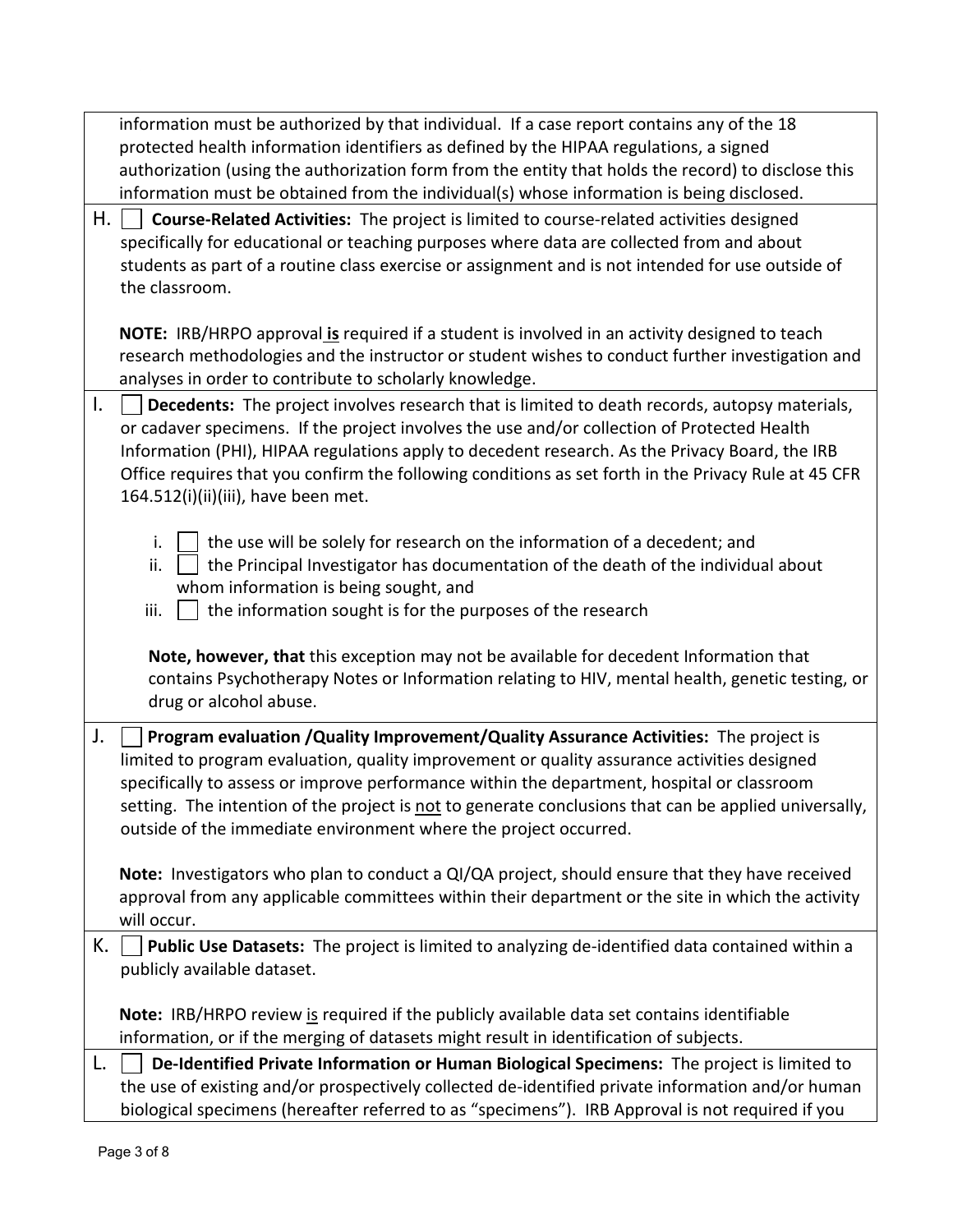can confirm the following:

- i.  $\parallel \cdot \parallel$  The private information or specimens were/are not collected specifically for the currently proposed research project through an interaction or intervention with living individuals; **and**
- $ii.$   $\parallel$  The investigator can confirm that the use of the private information or specimens is not in violation of the terms of use under which the information or specimens were/will be collected; **and**
- $\parallel$  The investigator will only receive information or specimens that are fully deidentified. De-identified means that the materials to be studied are devoid of any of the 18 Protected Health Information elements set forth in the Privacy Rule, as well as any codes that would enable linkage of the information or specimens to individual identifiers. Note: To be considered de-identified, nobody, including individuals who are not involved in the conduct of the project, should be able to link the information or specimens back to identifiers. **and**
- iv.  $\vert \cdot \vert$  Specimens are not being used to test the effectiveness of a medical device or as a control in an investigation of an investigational device and the results of the activity are to be submitted to the FDA or held for inspection by the FDA, **and**
- **v.** The records/images/charts that are being collected for this study are not from individuals who are or will become recipients of an FDA regulated product (approved or experimental) or act as a control as directed by a research protocol and not by medical practice, and the results are to be submitted to the FDA or held for inspection by the FDA.

**Instructions:** If your activity did not fall into the categories described in Section I, continue to Section II and III to assess if you are engaged in human subjects research per the regulations set forth by the Department of Health and Human Services (HHS) and the Food and Drug Administration (FDA).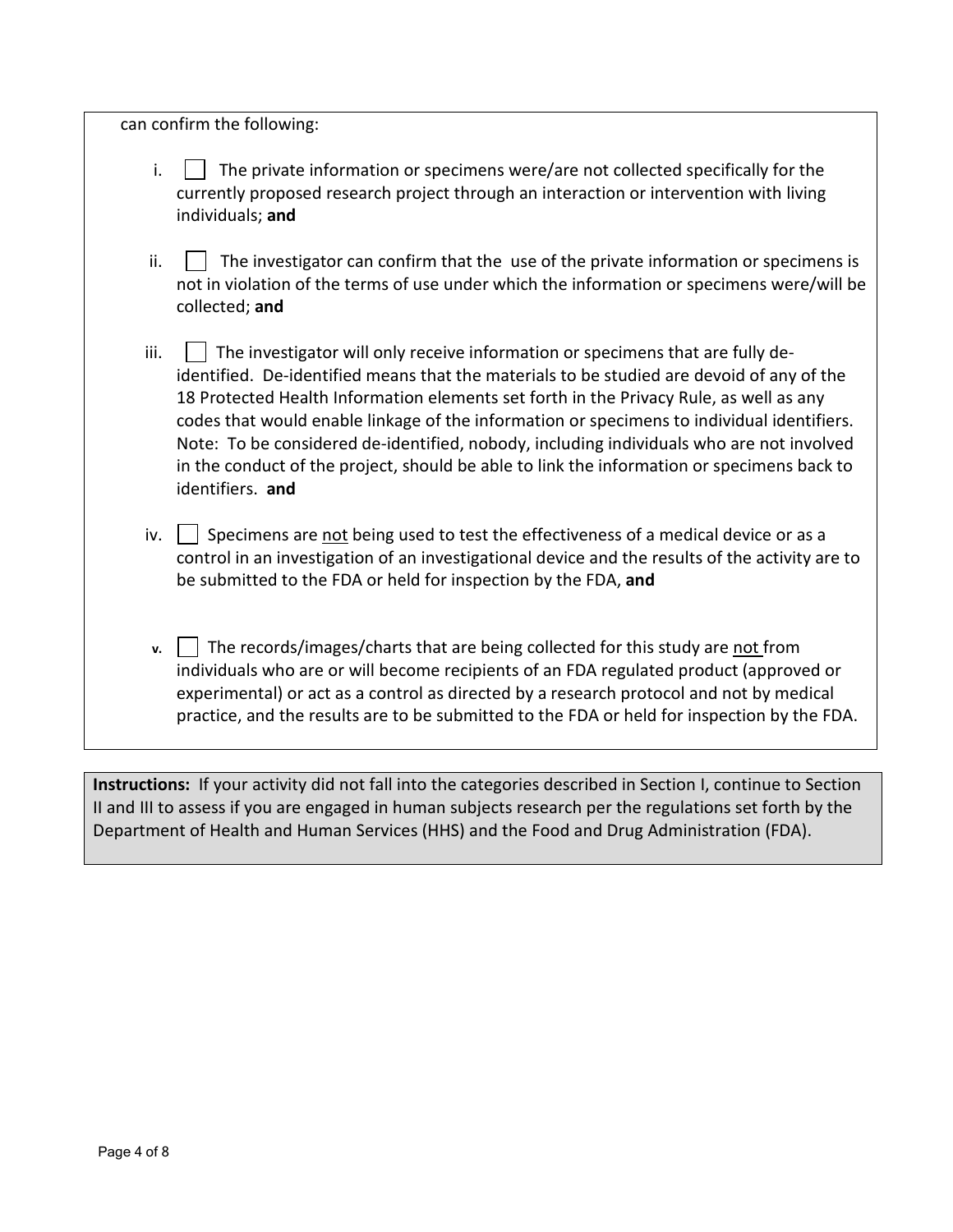| SECTION II. Activities subject to DoD and HHS human subject research regulations (DoD Directive<br>3216.02 & 45 CFR 46) |                                                                                                                                                                                                                                                                                                                                                                                                                                                |  |  |  |
|-------------------------------------------------------------------------------------------------------------------------|------------------------------------------------------------------------------------------------------------------------------------------------------------------------------------------------------------------------------------------------------------------------------------------------------------------------------------------------------------------------------------------------------------------------------------------------|--|--|--|
| 1.                                                                                                                      | Is the activity RESEARCH: a systematic investigation designed to contribute to generalizable<br>knowledge?                                                                                                                                                                                                                                                                                                                                     |  |  |  |
|                                                                                                                         | TIP: If the investigation characterized by order, planning, and methodology and the intention of<br>the investigation is to generate conclusions that can be applied broadly or universally, outside of<br>the immediate environment where the investigation occurred (i.e., the classroom, unit,<br>department), then the activity meets the definition of research.                                                                          |  |  |  |
|                                                                                                                         | Yes, Go to #2<br>No, Go to FDA section III                                                                                                                                                                                                                                                                                                                                                                                                     |  |  |  |
| 2.                                                                                                                      | Does the research involve obtaining information about LIVING individuals?                                                                                                                                                                                                                                                                                                                                                                      |  |  |  |
|                                                                                                                         | Yes, Go to #3<br>No, Go to FDA section III                                                                                                                                                                                                                                                                                                                                                                                                     |  |  |  |
| 3.                                                                                                                      | Does the research involve collecting data through intervention (i.e., physical procedures or<br>manipulation of the environment) or interaction (i.e., communication or interpersonal contact<br>between investigator and person) with the individuals?<br>Yes, IRB/HRPO review required.<br>No, Go to #4<br>Go to FDA section III to assess if<br>FDA regulations apply to your study.                                                        |  |  |  |
| 4.                                                                                                                      | Does the research involve collecting identifiable information (i.e., the identity of the subject is<br>or may readily be ascertained by the investigator or associated with the information)?<br>Yes, Go to #5<br>No, Go to FDA section III                                                                                                                                                                                                    |  |  |  |
| 5.                                                                                                                      | Is the information private? (About behavior that occurs in a context in which an individual can<br>reasonably expect that no observation or recording is taking place, or provided for specific<br>purposes by an individual and which the individual can reasonably expect will not be made<br>public)<br>Yes, IRB review required<br>No, Go to FDA section III<br>Go to FDA section III to assess if<br>FDA regulations apply to your study. |  |  |  |

**SECTION III. Activities subject to FDA human subject regulations: If your answer is "yes" to any of the 3 questions below, IRB approval is required and the FDA regulations apply to your study.** 

1. Is this is an experiment that involves a test article\* and one or more human subjects, and the results of which are intended to be later submitted to, or held for inspection by, the FDA as part of an application for a research or marketing permit (PMA, 510K)? A subject is an individual (either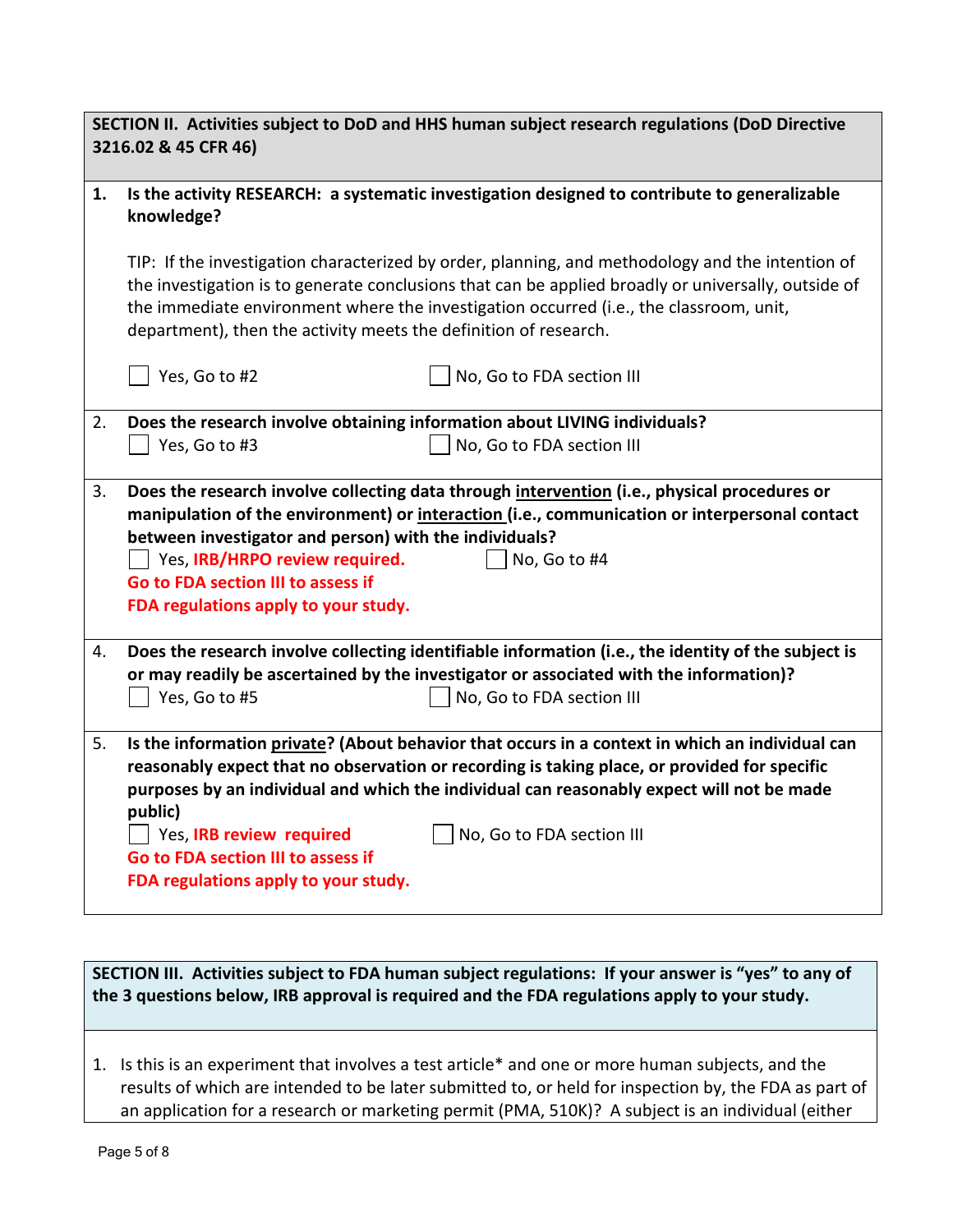|                                                                                                                                                                                      | health or a patient) who is a recipient of the test article or a control.                                                                                                                                                                                                                                                                                                   |  |  |
|--------------------------------------------------------------------------------------------------------------------------------------------------------------------------------------|-----------------------------------------------------------------------------------------------------------------------------------------------------------------------------------------------------------------------------------------------------------------------------------------------------------------------------------------------------------------------------|--|--|
|                                                                                                                                                                                      | *Test article Test article means any drug (including a biological product for human use), medical<br>device for human use, human food additive, color additive, electronic product, or any other<br>article subject to regulation under the Food, Drug, and Cosmetic Act.                                                                                                   |  |  |
|                                                                                                                                                                                      | Note: If the test article is a drug, biologic, or device that is ultimately targeting FDA<br>clearance/approval for SOCOM/DoD use select Yes below.                                                                                                                                                                                                                         |  |  |
|                                                                                                                                                                                      | Yes, IRB review required<br>No                                                                                                                                                                                                                                                                                                                                              |  |  |
|                                                                                                                                                                                      | 2. Is this is a clinical investigation or research involving one or more human subjects to determine<br>the safety or effectiveness of a device? A subject is an individual (healthy or has a medical<br>condition or disease) on whom or on whose specimen an investigational device is used, or who<br>participates as a control.                                         |  |  |
|                                                                                                                                                                                      | Yes, IRB review required<br>No                                                                                                                                                                                                                                                                                                                                              |  |  |
|                                                                                                                                                                                      | 3. Is this an experiment in which a drug is administered or dispensed to, or used involving, one or<br>more human subjects? This excludes the use of a marketed drug in the course of medical<br>practice. A human subject is an individual (healthy or patient with a disease) that participates<br>either as a recipient of the investigational new drug or as a control. |  |  |
|                                                                                                                                                                                      | Yes, IRB review required<br><b>No</b>                                                                                                                                                                                                                                                                                                                                       |  |  |
| <b>Instructions:</b><br>If IRB Review is required, regardless of FDA applicablity, the investigator must find an appropriate<br>IRB with a federal assurance to review the activity. |                                                                                                                                                                                                                                                                                                                                                                             |  |  |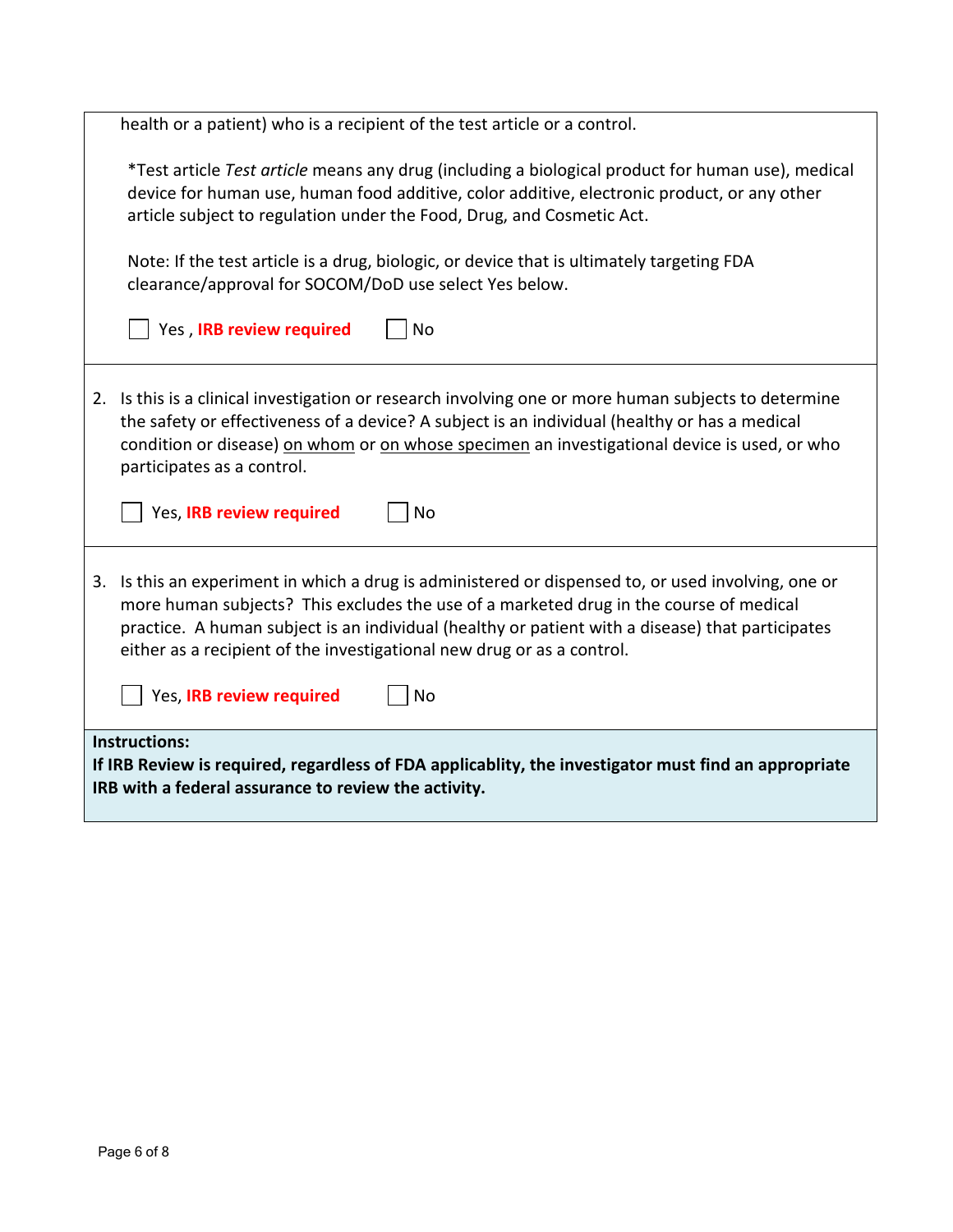| SECTION IV: Complete this section if you believe that your activities do not constitute human<br>subjects research or may be exempt and you require written confirmation of this determination<br>from the HRPO Office. E-mail the signed form and any relevant supporting documents (i.e., grant,<br>protocol, consent forms) to hrpp@socom.mil. |           |                         |  |  |  |  |  |
|---------------------------------------------------------------------------------------------------------------------------------------------------------------------------------------------------------------------------------------------------------------------------------------------------------------------------------------------------|-----------|-------------------------|--|--|--|--|--|
| <b>Investigator Information</b>                                                                                                                                                                                                                                                                                                                   |           |                         |  |  |  |  |  |
| Name (Last, First)                                                                                                                                                                                                                                                                                                                                | Degree(s) | University Status/Title |  |  |  |  |  |
| Department                                                                                                                                                                                                                                                                                                                                        |           | College                 |  |  |  |  |  |
| <b>Phone Number</b>                                                                                                                                                                                                                                                                                                                               |           | <b>E-mail Address</b>   |  |  |  |  |  |
| <b>Project Information</b>                                                                                                                                                                                                                                                                                                                        |           |                         |  |  |  |  |  |
| <b>Project Title</b>                                                                                                                                                                                                                                                                                                                              |           |                         |  |  |  |  |  |
| Name of Funding Source (i.e., Department, NIH, Foundation)                                                                                                                                                                                                                                                                                        |           |                         |  |  |  |  |  |
| Grant Number (if applicable)                                                                                                                                                                                                                                                                                                                      |           |                         |  |  |  |  |  |
| Project Description (describe the aims of the study and any activities involving interaction,<br>intervention with human subjects, and/or their information or specimens)                                                                                                                                                                         |           |                         |  |  |  |  |  |

**Signature of Investigator: \_\_\_\_\_\_\_\_\_\_\_\_\_\_\_\_\_\_\_\_\_\_\_\_\_\_\_\_\_\_\_\_\_\_\_\_\_\_\_\_\_** 

**Date: \_\_\_\_\_\_\_\_\_\_\_\_\_\_**